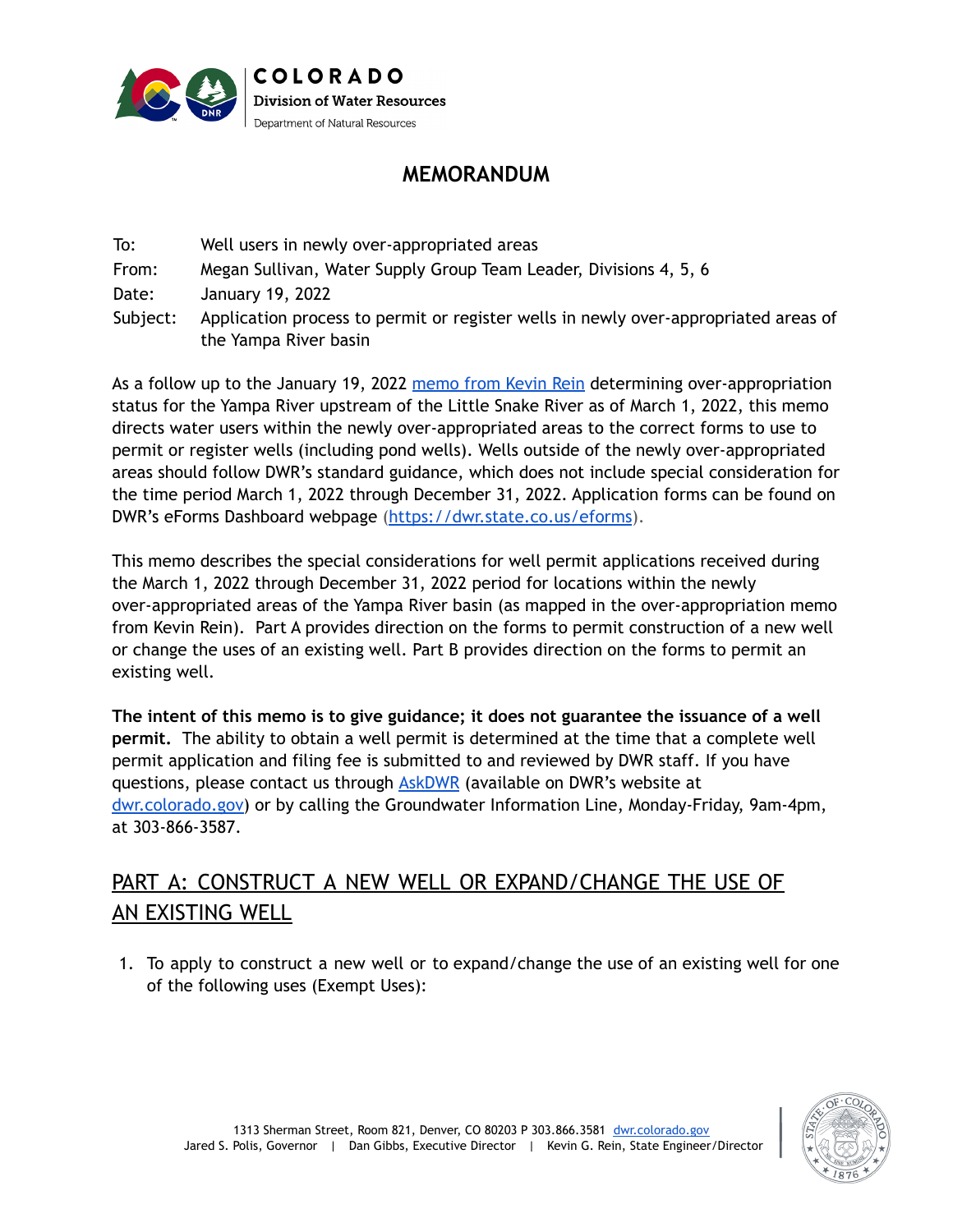Well permit applications in newly over-appropriated areas of Division 6 Page 2

- **Residential Use**: ordinary household purposes inside 1 to 3 single family dwellings, the irrigation of home lawn and gardens, the watering of poultry, domestic animals and livestock on farms and ranches
- **Stock watering:** the watering of livestock on farms or ranches; animals whose primary feed source is through grazing on open pasture and not animals confined in stalls or pens where they are fed at the place of confinement

**Use form: GWS-44 Residential Well Permit Application**

● **Commercial drinking and sanitary:** supplying the drinking/sanitary facilities inside commercial businesses only (no outside uses such as landscaping or large animal watering).

### **Use forms: GWS-45 General Purpose Well Permit Application AND GWS-57 Commercial Drinking and Sanitary Well Worksheet**

For applications received after March 1, 2022, a determination of non-injury may be required. Please see the Exempt Well section in the [Beginner's](https://drive.google.com/file/d/1axZVUaG9QGdBLebzM6F0YOut2MrL4pI5/view) Guide to Well Permits (available on the DWR Website at: [dwr.colorado.gov\)](https://dwr.colorado.gov/) for additional information on the qualifications needed for an exempt well permit.

For wells that do not meet all of the requirements to qualify for an exempt well permit, the well must operate under either a State Engineer approved substitute water supply plan or a court approved plan for augmentation to offset the impact the well has on the stream system. Please see the Beginner's Guide to [Augmentation](https://drive.google.com/file/d/1cZZegZFpgwwcEEK6NkZXmK-DjcZBcevT/view) Plans available on the DWR website at: [dwr.colorado.gov](http://dwr.colorado.gov)

2. To apply to construct a new well or to expand/change the use of an existing well for uses not listed as Exempt Uses in Item 1 above, including:

Groundwater ponds, central wells serving more than 3 single family dwellings, filling a hot tub or swimming pool, crop irrigation, industrial purposes, commercial purposes in addition to or other than drinking and sanitary facilities, horse boarding operations, dairy or feedlot operations, etc...:

### **Use form: GWS-45 General Purpose Well Permit Application**

### **Groundwater Ponds Only:**

**Site plan and cross section drawings showing the extent of intended excavation must also be provided.**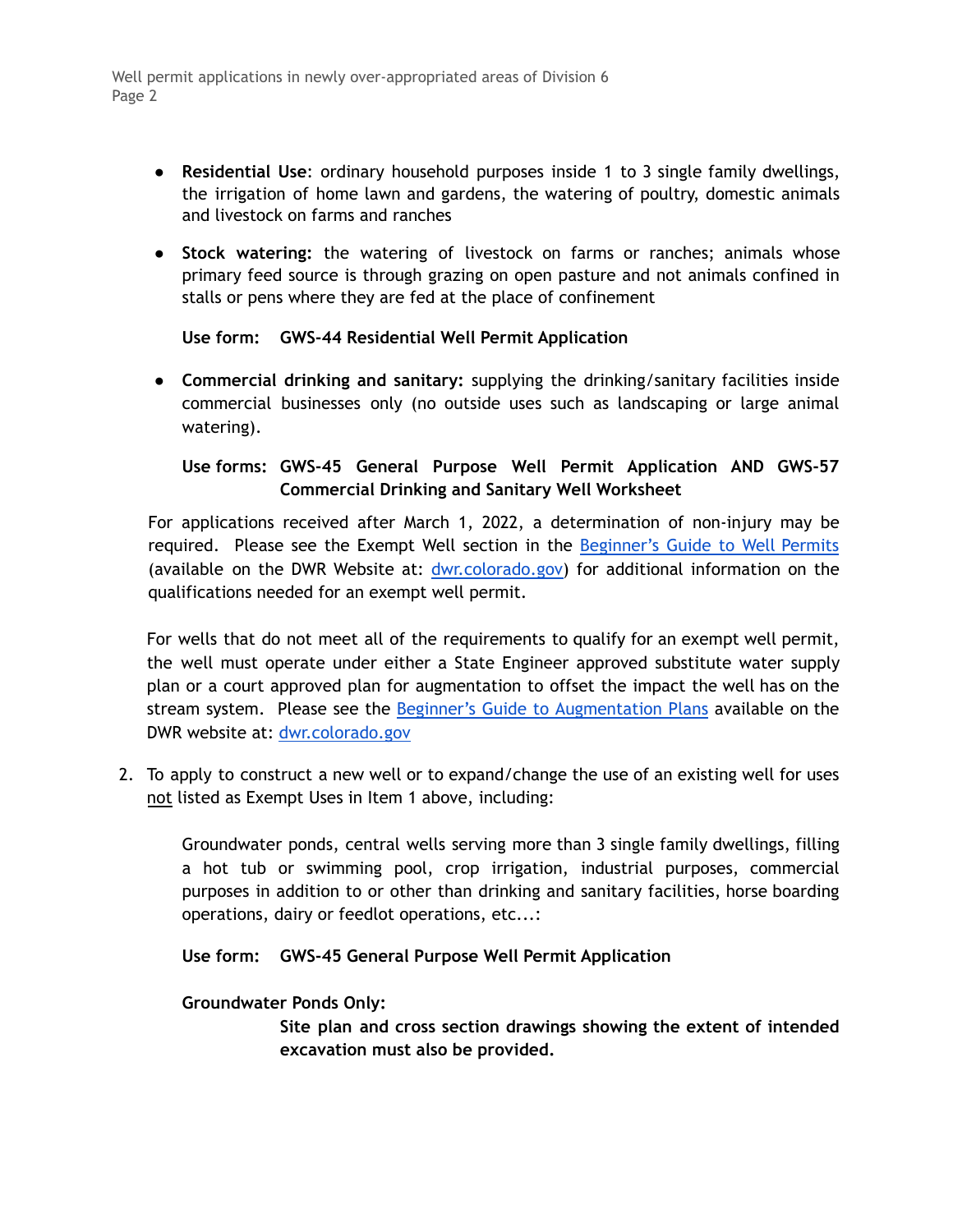Well permit applications in newly over-appropriated areas of Division 6 Page 3

### PART B: REGISTER OR PERMIT AN EXISTING WELL

- 1. To apply to register an existing well constructed and put to use prior to MAY 8, 1972 and continuously used for the one of the following Exempt Uses:
	- **Residential Use**: ordinary household purposes inside 1 to 3 single family dwellings, the irrigation of home lawn and gardens, the watering of poultry, domestic animals and livestock on farms and ranches
	- **Stock watering:** the watering of livestock on farms or ranches; animals whose primary feed source is through grazing on open pasture and not animals confined in stalls or pens where they are fed at the place of confinement

**Use forms: GWS-12: Registration of Existing Well AND GWS-12A: Statement of Historical Use.**

● **Commercial drinking and sanitary:** supplying the drinking/sanitary facilities inside commercial businesses only (no outside uses such as landscaping or large animal watering).

### **Use forms GWS-12: Registration of Existing Well, GWS-12A: Statement of Historical Use, AND GWS-57: Commercial Drinking and Sanitary Well Worksheet**

2. To apply to permit an existing well constructed and put to use prior to MAY 8, 1972 for purposes not listed as Exempt Uses in above in Item 1, including:

Groundwater ponds, central wells serving more than 3 single family dwellings, crop irrigation, industrial purposes, commercial purposes in addition to or other than drinking and sanitary facilities, horse boarding operations, dairy or feedlot operations, etc...:

#### **Use forms: GWS-45 General Purpose Well Permit Application AND**

**Evidence or an affidavit confirming construction prior to May 8, 1972 must be provided.**

**Groundwater ponds only:**

**Site plan and cross section drawings showing the extent of excavation, the maximum depth of the pit or pond, the initial static water level, and the date of initial groundwater exposure to the atmosphere, must also be provided.**

QUALIFICATIONS FOR A PERMIT: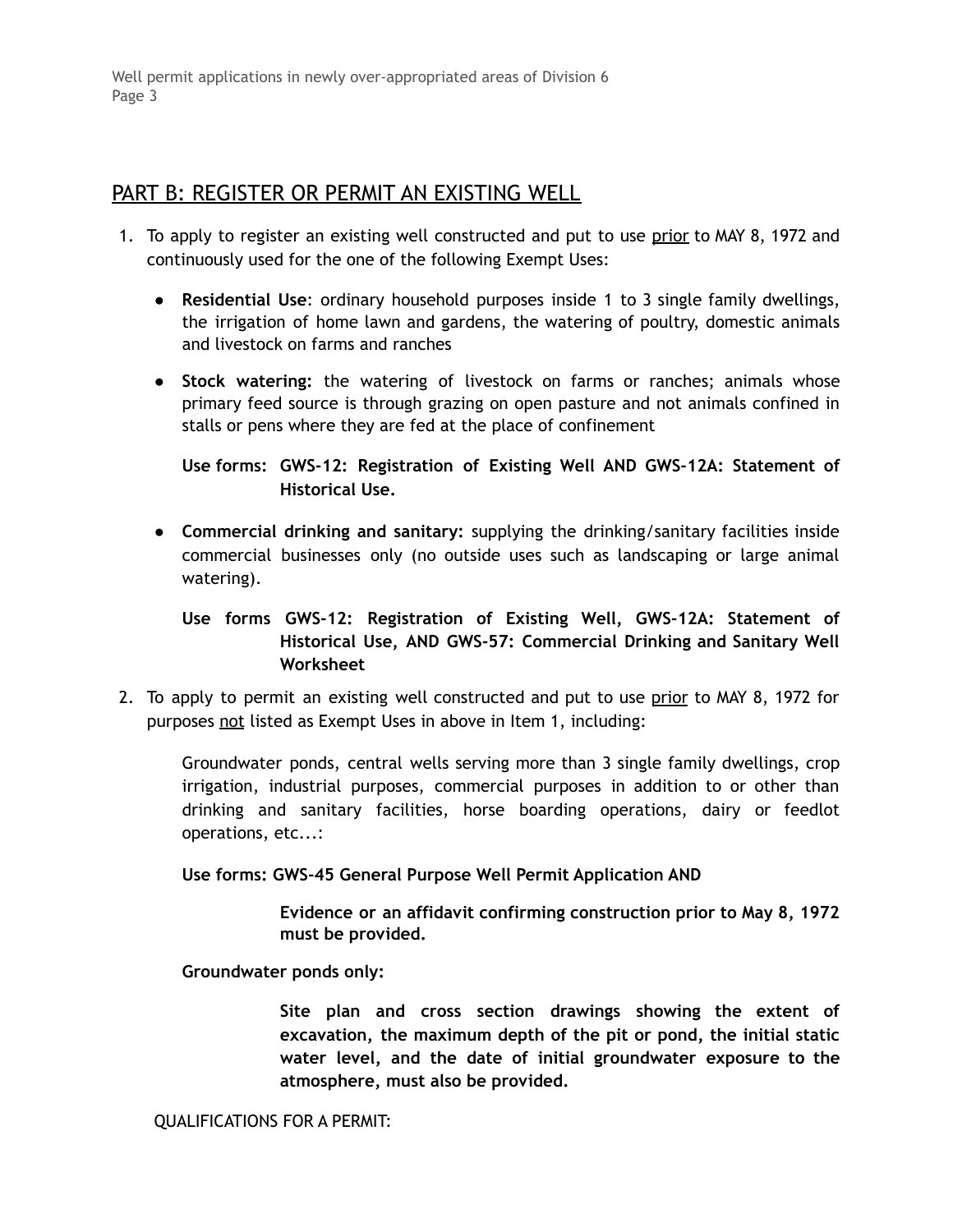**For applications submitted on or before December 31, 2022**: Applicant must provide evidence of use demonstrating that the well/pond well and its uses existed prior to March 1, 2022. If the well and its uses did not exist prior to March 1, 2022, then the well must operate under either a State Engineer approved substitute water supply plan or a court approved plan for augmentation to offset the impact the well has on the stream system.

**For applications submitted on or after January 1, 2023**: The well must operate under either a State Engineer approved substitute water supply plan or a court approved plan for augmentation to offset the impact the well has on the stream system. Please see the Beginner's Guide to [Augmentation](https://drive.google.com/file/d/1cZZegZFpgwwcEEK6NkZXmK-DjcZBcevT/view) Plans available on the website at: [dwr.colorado.gov](http://dwr.colorado.gov)

- 3. To apply to permit an existing well constructed and put to use after MAY 8, 1972 for one of the following Exempt Uses:
	- **Residential Use**: ordinary household purposes inside 1 to 3 single family dwellings, the irrigation of home lawn and gardens, the watering of poultry, domestic animals and livestock on farms and ranches
	- **Stock watering:** the watering of livestock on farms or ranches; animals whose primary feed source is through grazing on open pasture and not animals confined in stalls or pens where they are fed at the place of confinement

**Use form: GWS-44: Residential Well Permit Application.**

● **Commercial:** supplying the drinking/sanitary facilities inside commercial businesses only (no outside uses such as landscaping or large animal watering).

**Use forms: GWS-45 General Purpose Well Permit Application AND**

**GWS-57 Commercial Drinking and Sanitary Well Worksheet**

**For all types of wells listed above:**

**GWS-68: Post Construction Well Inspection completed by a licensed water well contractor or a copy of a well construction report completed by the licensed water well contractor at the time the well was completed must be provided.**

#### QUALIFICATIONS FOR A PERMIT:

**For applications submitted on or before December 31, 2022**: In order to permit beneficial uses of water pursuant to a finding of no material injury from the well, Applicant must provide evidence of use demonstrating that the well and its uses existed